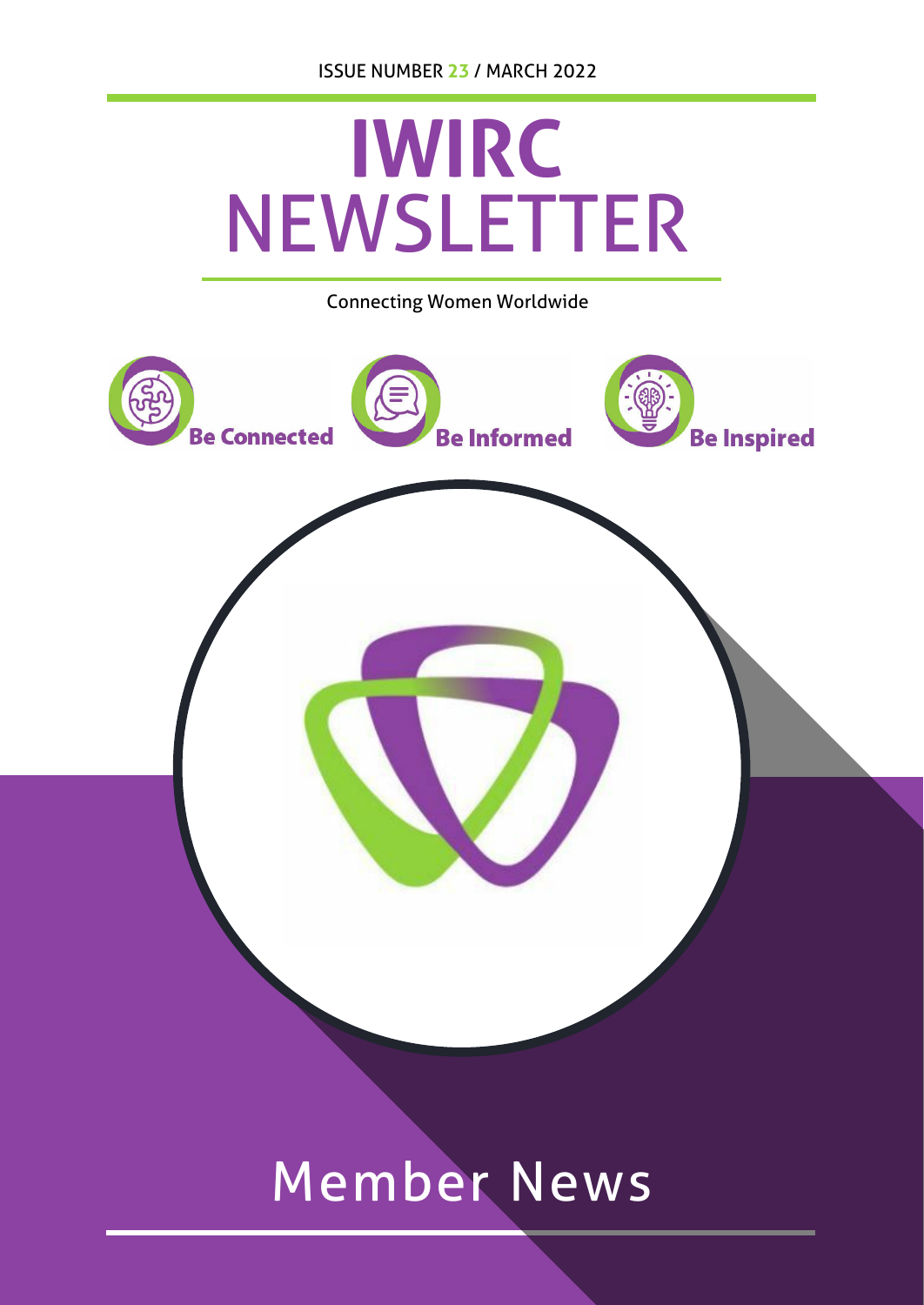## **MEMBER NEWS**

**Nyana Abreu Miller** and **Ana Carolina Monteiro** participated in the III Global Perspectives podcast. Listen to it on Spotify and Apple.

**Leslie A. Berkoff**, a Partner and Chair of the Dispute Resolution practice group in the Garden City office of Moritt Hock & Hamroff, was appointed by the American Bar Association to serve as Chair of the Dispute Resolution Committee of the Business Law Section.

**Lauren P. Berret** was promoted to Senior Manager at CBIZ, where she is team member of the CBIZ Forensic Consulting Group (FCG).

**Nicolette Corso Vilmos** co-authored an article titled, "Health Care Companies Face Financial Strain from Data Breaches" for ABI.

**Alexandra K. Garrett**, Gulf Coast Network member, was named President of Silver, Voit & Garrett, Attorneys at Law, P.C.

**Melissa Hager** was recently promoted to Director, Assistant General Counsel at Capital One, National Association. Melissa is a member of Capital One's Commercial Bank Litigation & Restructuring Group and also serves as a Co-Chair of the pro bono committee for the New York Office.

**Richelle Kalnit** published an article in SFNet's The Secured Lender magazine entitled "Article 9 Sale Process for Intangible Assets: A Cost-Effective, Efficient Option for Disposition of Collateral."

**Susan Poll Klaessy** was named to the 2022 Illinois Super Lawyers List in the field of Business Bankruptcy. Super Lawyers is a rating service of outstanding lawyers from more than 70 practice areas who have attained a high degree of peer recognition and professional achievement. Each year, only 5 percent of attorneys in the stateare selected to the Super Lawyers list.

**Alexa J. Kranzley** was featured in a recent Petition Notice of Appearance. Read it here.

**Irene Lee** recently published an article on third party funding in Hong Kong in The Third Party Litigation Funding Law Review. Read it here.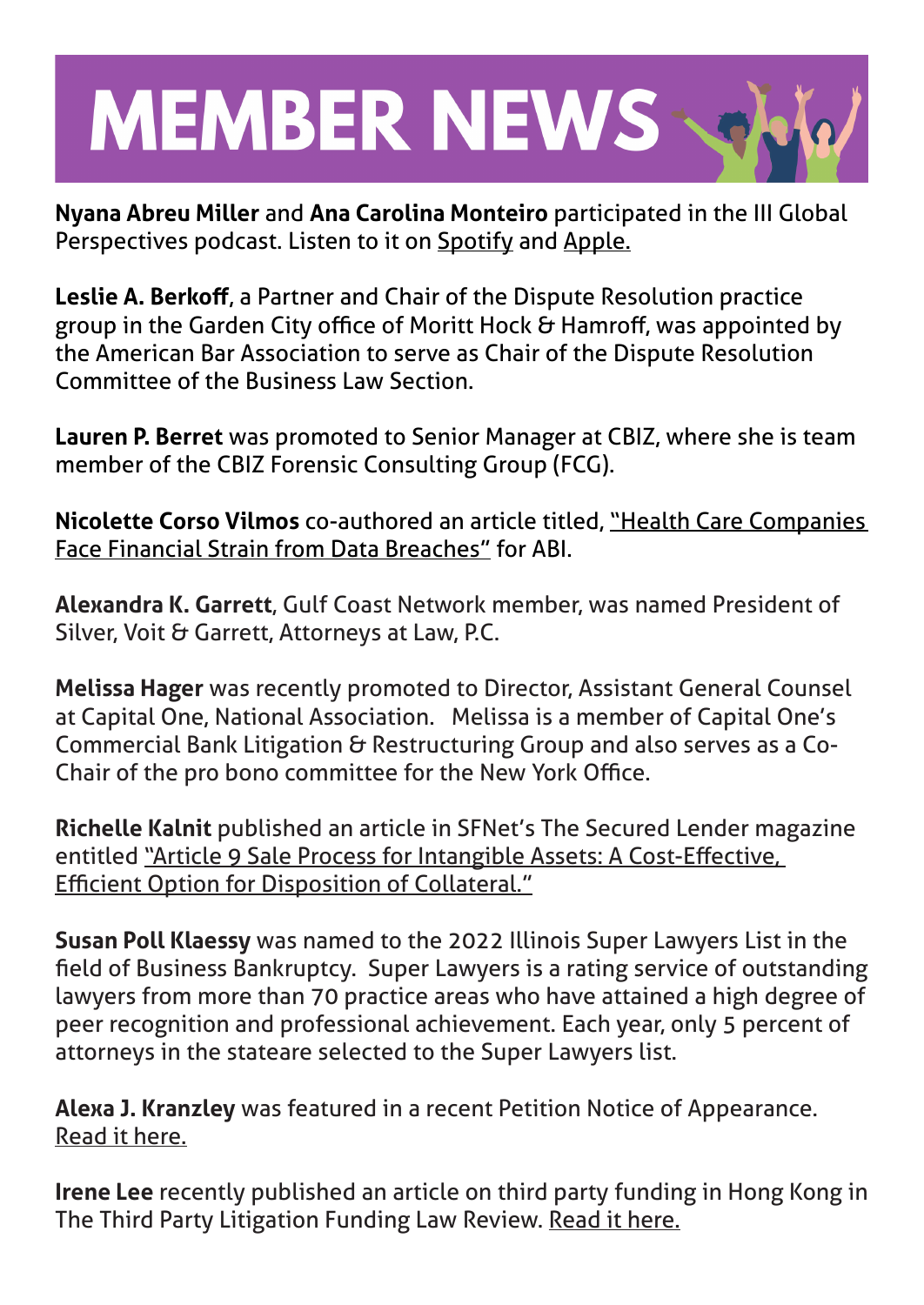**Arielle Adler, Andrea Chase, Sarah Frankel, Jennifer Lyday Krystal Mikkilineni** and **Sarah Beth Winters** were named as 2021 ABI 40 under 40 recipients.

**Judge Pamela W. McAfee**, Carolinas member, was sworn in on Friday, January 7, 2021 as the 8th bankruptcy judge in the history of the Eastern District of North Carolina, and the second female to hold the position.

**Jennifer Meyerowitz, Esq.** joined SAK as Chief Growth Officer and General Counsel.

**Adine S. Momoh**, an equity partner at Stinson LLP and a founding member of the IWIRC MN Network, was named to the 2021 POWER30 list for Business Litigation! The honor recognizes attorneys whose presence on a case "signifies the stakes, who have influenced the direction of the law, whose leadership in the community is pervasive, and whose respect within the bar is undeniable."



**Kathleen Muthig** was elected as a shareholder with her firm Haynesworth Sinkler Boyd, PA. Kathleen was also recognized as 2022 Best Lawyers: Ones to Watch for Administrative/Regulatory Law, Bankruptcy and Creditor Debtor Rights/Insolvency and Reorganization Law, and Litigation - Banking Finance.

**Jill Nicholson** was named to the Top 100: 2022 Illinois Super Lawyers List and the Top 50: 2022 Women Illinois Super Lawyers list.

**Rachel A. Nicholson** co-authored "Tempering Kitco: SCC Clarifies Right to Preand Post-Filing Set-Off under the CCAA" which was published in the National Insolvency Review, a LexisNexis Canada Publication. This article discusses the Supreme Court of Canada's recent decision on the right to apply pre and post-filing set-off under the *Companies' Creditors Arrangement Act.* She also co-authored "No "Stranger" to the Proceeding: CCAA Court Reaffirms Single Proceeding Model" which was published in National Creditor Debtor Review, a LexisNexis Canada Publication.

**Michelle Pickett** co-authored an article entitled "The Business Side of Reverse Vesting Orders."

**Sari B. Placona, Esq.** was recently promoted to partner at McManimon, Scotland & Baumann, LLC effective 1/1/22.